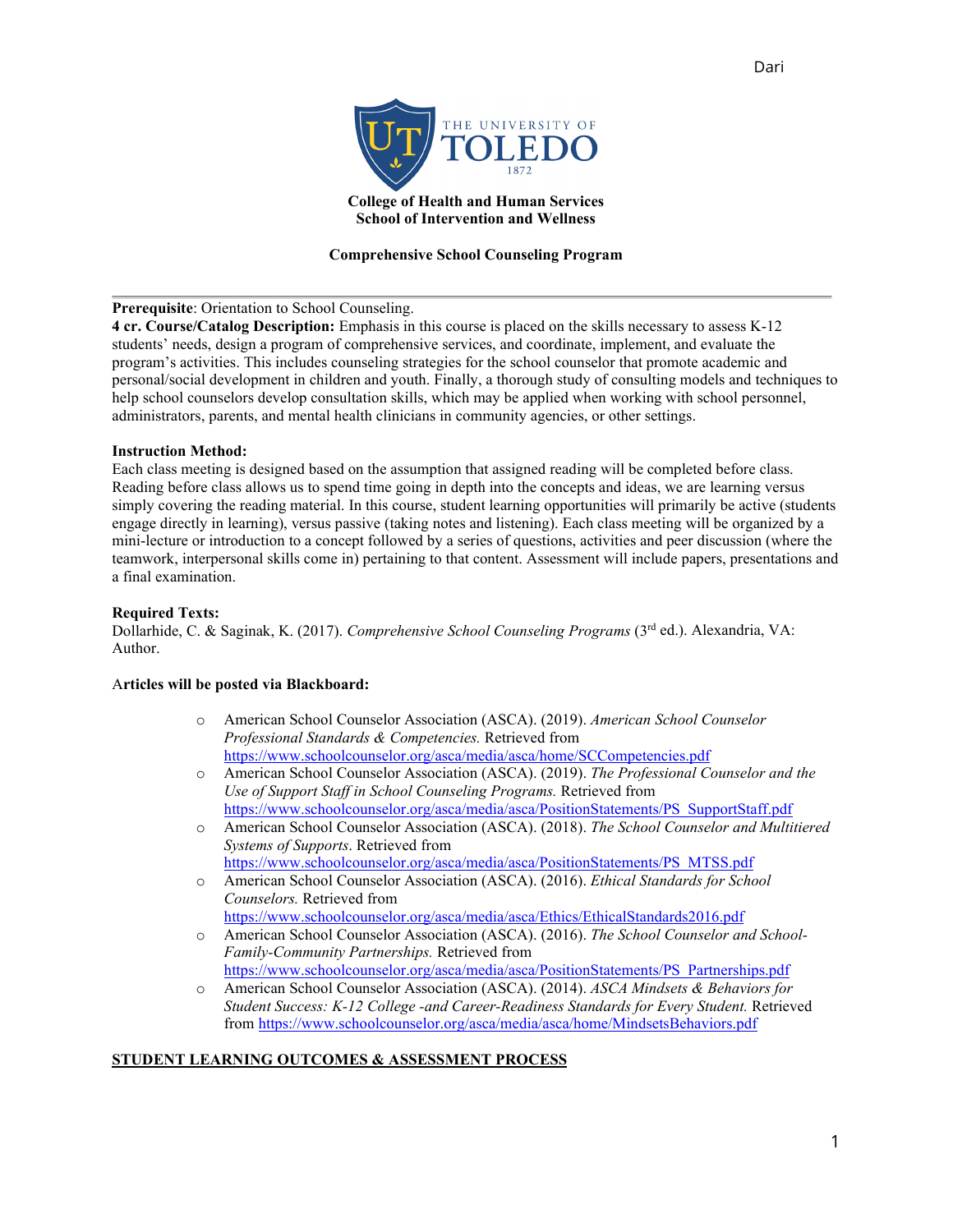

Adhering to the designated 2016 CACREP Standards, this course will address the following standards: \*Primary Standards for the course

| <b>Student Learning Outcomes</b>                                                                                                                | <b>CACREP</b><br><b>Standards</b> | <b>Method of Assessment</b>                                                        |
|-------------------------------------------------------------------------------------------------------------------------------------------------|-----------------------------------|------------------------------------------------------------------------------------|
| <b>SCHOOL COUNSELING</b>                                                                                                                        |                                   |                                                                                    |
| Understands models of school counseling programs                                                                                                | 5G1b                              | Develop school<br>counseling program<br><b>Blackboard</b> discussion<br>Final Exam |
| Can recall models of P-12 comprehensive career development.                                                                                     | 5G1c                              | <b>Blackboard Discussion</b><br>Final Exam                                         |
| *Can describe models of school-based collaboration and<br>consultation                                                                          | 5G1d                              | Develop school<br>counseling program<br>Consultation article<br>Final Exam         |
| Understands school counselor roles as leaders, advocates, and<br>systems change agents in P-12 schools                                          | 5G2a                              | Leadership/advocacy<br>paper<br>Final Exam                                         |
| *Can identify the school counselor roles in consultation with<br>families, P-12 and postsecondary school personnel, and<br>community agencies   | 5G2b                              | Consultation article<br>Develop school<br>counseling program<br>Final Exam         |
| *Understands school counselor roles in school leadership and<br>multidisciplinary teams                                                         | 5G2d                              | Leadership/advocacy<br>paper<br>Develop school<br>counseling program<br>Final Exam |
| Demonstrates an understanding of competencies to advocate for<br>school counseling roles                                                        | 5G2f                              | Leadership/advocacy<br>paper<br>Final Exam                                         |
| Understands qualities and styles of effective leadership in schools                                                                             | 5G2i                              | Leadership/advocacy<br>paper<br>Final Exam                                         |
| Can identify community resources and referral sources                                                                                           | 5G2k                              | Develop school<br>counseling program<br>Final Exam                                 |
| Is aware of legislation and government policy relevant to school<br>counseling                                                                  | 5G2m                              | Leadership/advocacy<br>paper                                                       |
| Can identify legal and ethical considerations specific to school<br>counseling                                                                  | 5G2n                              | Blackboard discussion<br>Final Exam                                                |
| Can develop a school counseling program mission statements and<br>objectives                                                                    | 5G3a                              | Develop school<br>counseling program<br>Final Exam                                 |
| Can demonstrate an ability to design and evaluate school<br>counseling programs                                                                 | 5G3b                              | Develop school<br>counseling program<br>Final Exam                                 |
| Understands core curriculum design, lesson plan development,<br>classroom management strategies, and differentiated instructional<br>strategies | 5G3c                              | Develop school<br>counseling program                                               |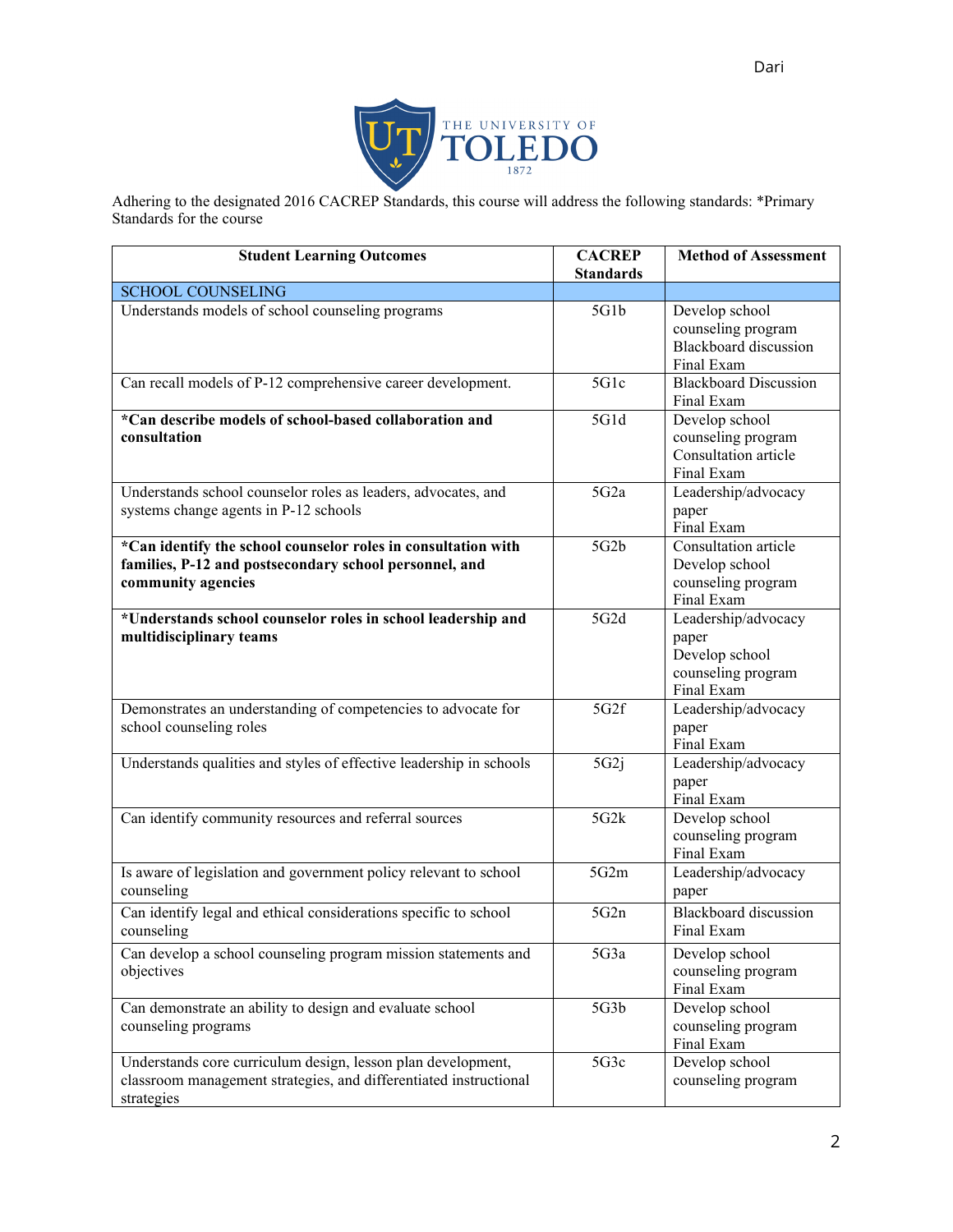

|                                                                                                                                                                                |      | <b>Blackboard Discussion</b><br>Final Exam                                         |
|--------------------------------------------------------------------------------------------------------------------------------------------------------------------------------|------|------------------------------------------------------------------------------------|
| Understands interventions to promote academic development                                                                                                                      | 5G3d | Develop school<br>counseling program<br><b>Blackboard Discussion</b><br>Final Exam |
| Understands techniques of personal/social counseling in school<br>settings                                                                                                     | 5G3f | Develop school<br>counseling program<br><b>Blackboard Discussion</b><br>Final Exam |
| Can demonstrate an ability to implement skills to critically examine<br>the connections between social, familial, emotional, and behavior<br>problems and academic achievement | 5G3h | Develop school<br>counseling program<br><b>Blackboard Discussion</b><br>Final Exam |
| Can identify interventions to promote college and career readiness                                                                                                             | 5G3j | Develop school<br>counseling program<br>Final Exam                                 |
| *Understands techniques to foster collaboration and teamwork<br>within schools                                                                                                 | 5G31 | Develop school<br>counseling program<br>Leadership/advocacy<br>paper<br>Final Exam |
| Can identify strategies for implementing and coordinating peer<br>intervention programs                                                                                        | 5G3m | Develop school<br>counseling program<br><b>Blackboard Discussion</b><br>Final Exam |
| Understands the use of accountability data to inform decision<br>making                                                                                                        | 5G3n | Develop school<br>counseling program<br><b>Blackboard Discussion</b><br>Final Exam |
| Can use data to advocate for programs and students                                                                                                                             | 5G3o | Develop school<br>counseling program<br><b>Blackboard Discussion</b><br>Final Exam |

# ASSIGNMENT DESCRIPTIONS

\*Rubrics will be provided and posted on blackboard for each assignment

**Weekly Blackboard Discussion Board (Due each class, 10 points total)** 

- Every week, **BEFORE CLASS** (SUNDAY BY MIDNIGHT), students are expected to write their reaction to the readings as a person and future school counselor. These postings must reflect your understanding of the text, and include:<br> $\circ$  New inform
	-
	- o New information for me was....<br>o Of particular interest to me was.  $\circ$  Of particular interest to me was....because....<br> $\circ$  I already knew about....
	- o I already knew about….
	- I'd like to learn more about....because....

# **Consultation Journal Article Review (20 points)**

- Students will review a current research article pertaining to consultation in school counseling. The article must be from a professional counseling journal (last 5 years) and must apply to course content.
- Must follow APA format, including title page, abstract page, and reference page. Must contain a brief summary of the article, your critique of the article according to rubric and state your understanding of how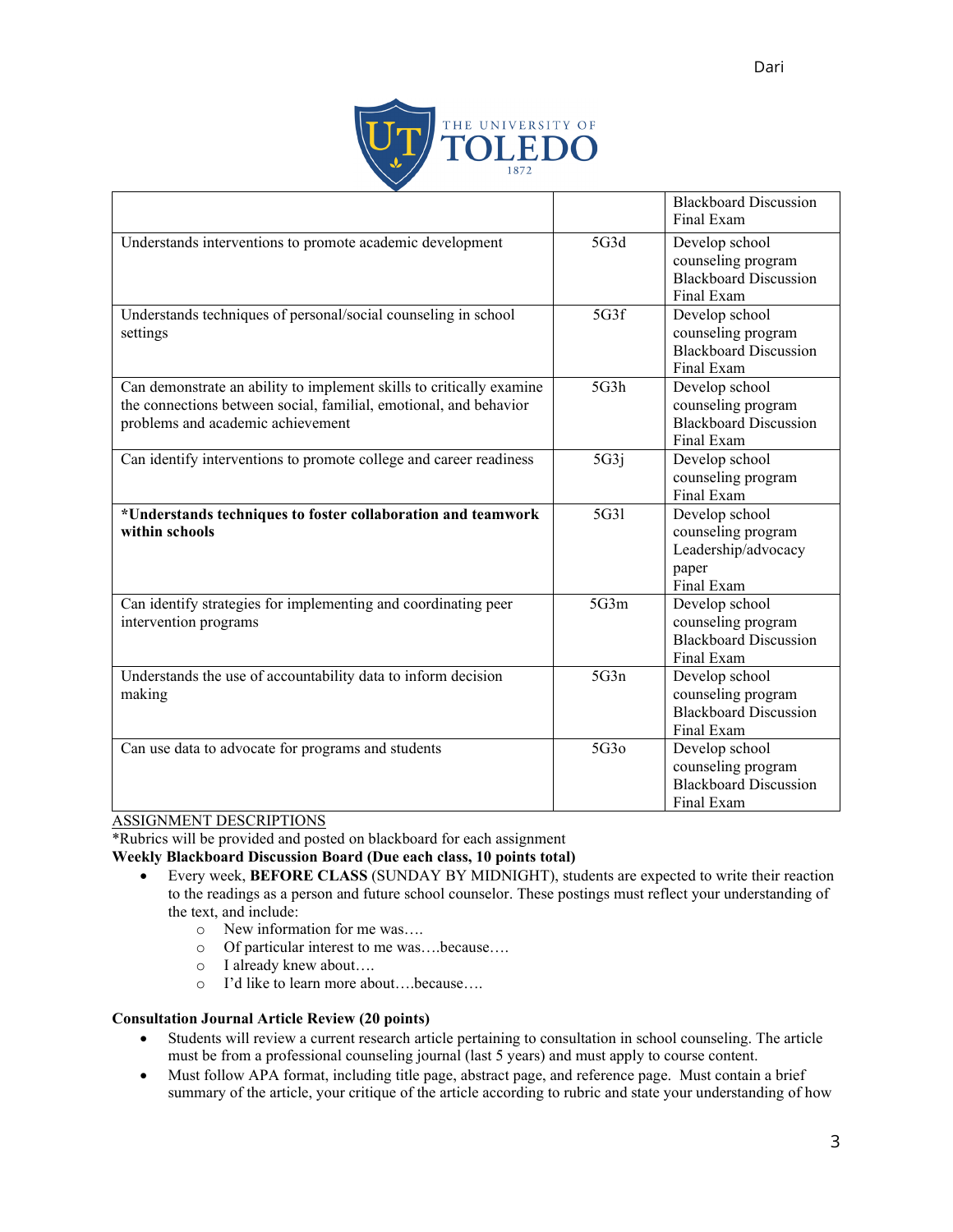

this information will be useful to you as a school counselor. Students are required to share their articles with the class.

• 2-3 pages (**NOT** including title, abstract and reference page).

# **Leadership, Advocacy, Collaboration, Systemic Change & Personal Reflection (40 points)**

- Write an APA style paper describing how you can advocate for the profession of school counseling now as a student and in the future when you are a practicing school counselor. Make mention of Mental Health issues or other issues facing our students in the classroom setting. Research what the state of Ohio is doing, or not, to support mental health in our schools. Describe the qualities and skills that school counselors must have as leaders in the school system and how you can positively influence the school climate and student development through your leadership. Identify the multicultural, advocacy, leadership, and collaboration qualities and skills that you are strong in, as well as areas you need to develop to be an effective leader. How will you work on developing these skills for systemic change? Include your personal reflection on the School Counseling Profession.
- Requirements to include: Minimum of 2 peer-reviewed journal articles and 4-6 pages.
- Documentation of email sent to a Legislator concerning Advocacy for School Counselors

# **Developing a Comprehensive School Counseling Program and Calendar (60 Points)**

• Develop and design a hypothetical comprehensive school counseling program and calendar based on course readings and activities. The purpose of the presentation is to utilize the ASCA National Standards and developmental guidelines to create a program that supports the core competencies. Questions below are provided as examples of content that may be included; however, the project is not limited to these. Students are encouraged to use their imagination while creating and developing their plan of action and program. At least five references related to the topics must be included. The presentation must be a minimum of 60 minutes in length.

### **Assignment Requirements:**

- The student is to describe the hypothetical school by identifying the grade level (i.e., elementary, middle, high school), providing a rationale for developing the comprehensive counseling program, and creating a mission statement.
- The student is to develop a plan, design a program, and state how the program would be implemented. What is the current need of the school (e.g., parent involvement, behavior issues)? Once you select a focus area, design a related comprehensive school counseling program. Who would you consult and collaborate with? What stakeholders would you include? How would you ensure you are meeting all components of the ASCA National Model? How would you deliver your program (e.g., classroom guidance lessons, community involvement)?
- The student is to identify evaluation methods. How would you evaluate your program?
- The student is to create an academic year calendar that corresponds with their school's counseling program. When would you meet with stakeholders? When would you consult and collaborate? When would you deliver aspects of your program?
- Students will present their program and calendar to the class.

### **Final Exam (Online- 40 points)**

- The final exam will be cumulative and cover current reading (FROM ALL SOURCES) and lecture material. It is meant to check your understanding of the material learned throughout the course.
- You will have 90 minutes to complete the exam. It will consist of 50 multiple choice and 2 essay questions.
- Make-ups for the final exam will NOT be given.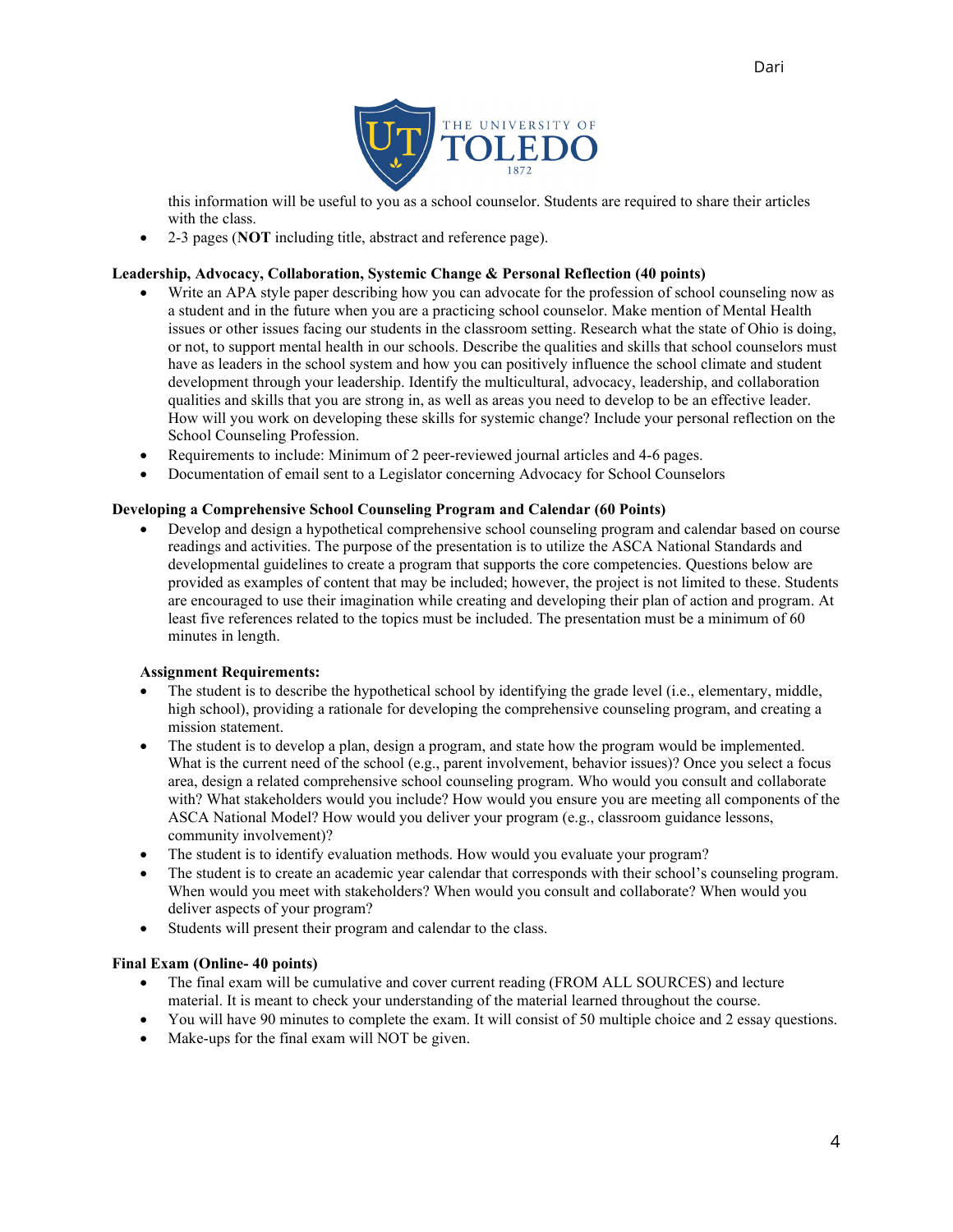

### GRADING SCALE

| <b>Grading Scale (Percentages)</b> |               |                                    | <b>Grading Scale (Points)</b>                |                |
|------------------------------------|---------------|------------------------------------|----------------------------------------------|----------------|
|                                    | A             | 100-93                             | A                                            | 200-185 points |
|                                    | $A -$         | 90-92                              | $A-$                                         | 184-179 points |
|                                    | $B+$          | 87-89                              | $B+$                                         | 178-173 points |
|                                    | B             | 83-86                              | B                                            | 172-165 points |
|                                    | B-            | 80-82                              | $B-$                                         | 164-159 points |
|                                    | $C^+$         | 77-79                              | $C^+$                                        | 158-153 points |
|                                    | $\mathcal{C}$ | 73-76                              | C                                            | 152-145 points |
|                                    | $C-$          | $70 - 72$                          | $C-$                                         | 144-139 points |
| Assessments:                       |               |                                    |                                              |                |
|                                    |               | <b>Blackboard Discussion</b>       |                                              | 10 points      |
|                                    |               | <b>Consultation Article Review</b> |                                              | 20 points      |
| $\bullet$                          |               |                                    | Leadership, Advocacy, Collaboration,         | 40 points      |
|                                    |               |                                    | Systemic Change & Personal Reflection        |                |
| $\bullet$                          |               |                                    | Developing a Comprehensive School Counseling | 60 points      |
|                                    |               |                                    | Program, Calendar, and Presentation          |                |
|                                    |               | Final Exam                         |                                              | 70 points      |
|                                    |               |                                    |                                              |                |

**NOTE: All assignments should be submitted via Blackboard by the due dates (see class schedule). You will find specific folders/dropbox on your Blackboard course website to submit correspondent assignments. All assignments are due, as indicated on the class schedule.** 

200 points

#### **Written Assignments:**

All formal written assignments (unless stated otherwise) are to be written in a style consistent with the Publication Manual of the American Psychological Association (APA) (Latest Edition). Students are to familiarize themselves with APA Style. It is expected that your papers will be of college-level quality and free of grammatical and spelling errors. Rubrics for the construction of assignment papers will be provided prior to the assignment due date and should be followed to receive the maximum number of points. Unless otherwise specified, homework and papers are due via BlackBoard, on the due date. Papers should be typed using double-spacing, one-inch margins, 12 pt. Times New Roman and include a title page, abstract and reference page (unless otherwise instructed by the instructor). Points will be deducted if any of these requirements are missed.

### **The University of Toledo Writing Center:**

The University Writing Center is located at Carlson Library. [\(www.utoledo.edu/success/writingcenter\)](http://www.utoledo.edu/success/writingcenter) The Writing Center offers one-on-one assistance with writing skills and is free of charge. The website also contains information covering a variety of writing topics.

#### **Evaluation and Grading:**

A letter grade consistent with students' performance on the elements of this course, including conduct, will be awarded upon completion of the requirements for this course. Ultimately, student grades and evaluation will be at the discretion of the instructor. Late assignments will receive point deductions (15 points/day on the basis of 100 total; no assignment will be accepted after 48 hours of the due date unless permission granted by the instructor due to unavoidable situations/emergencies that kept the students from submitting the assignment on time). In addition, students may not pass/complete this course without completing/submitting all of the requirements. Grades will be announced only through the usual University procedures. The +/- system is not used in this course.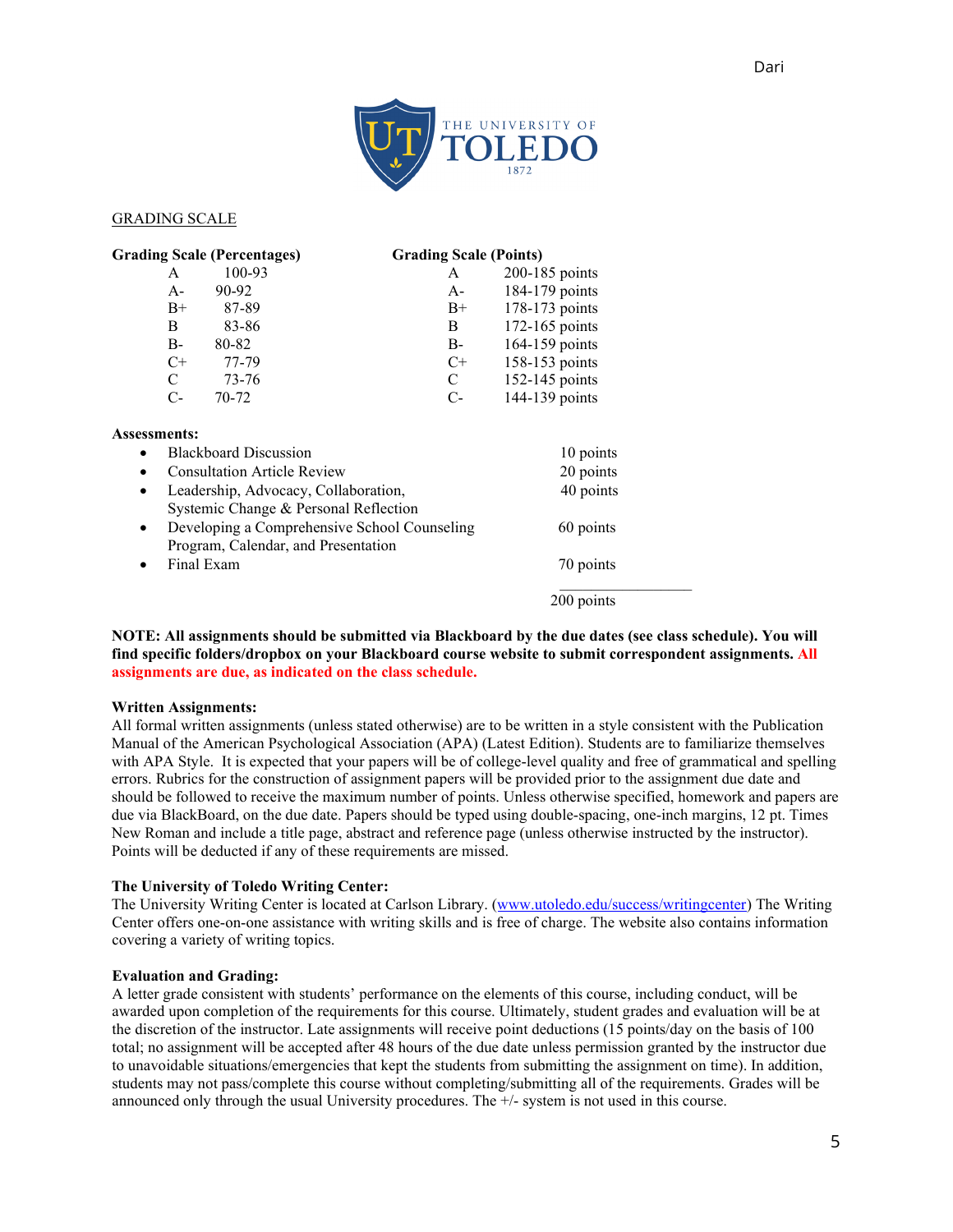

# **General Accessibility Statement on Course Technology:**

In conjunction with The University's commitment to ensuring equal access to all technology-based information, this course contains technologies that learners can use regardless of age, ability or situation. The course's platform, [Blackboard Learn,](http://www.blackboard.com/Platforms/Learn/Resources/Accessibility.aspx) is a certified web-accessible platform, satisfying Level AA conformance criteria of Web Content Accessibility Guidelines (WCAG 2.0). External sites used in the course, such as [Echo360,](http://echo360.com/press-release/echo360-earns-vpat-federal-government-section-508-accessibility-standard-credentialing) are compliant with Section 508 standards, and the media players used in the course support closed captioning, are keyboard operable, and compatible with screen reading software.

If any accommodations, beyond what is provided, are needed for equal access to any of this course content, please contact the instructor as soon as possible. The University of Toledo's [Office of Student Disability Services](http://www.utoledo.edu/offices/student-disability-services/) processes closed captioning requests for videos and other media from the instructor, which may take up to four (4) business days to complete.

# **Course Communication Guidelines**

### **1. Email**

 Students are expected to check their UT email account frequently for important course information. Please allow 24 hours for emails to be responded.

# **2. Discussion**

In this fully online course, participation is vital to students' success, and students' active engagement during discussion is crucial to learning. Students are responsible to demonstrate ownership to this course through initiating original posting and thoughtfully responding to peers'.

### **3. Netiquette**

It is important to be courteous and civil when communicating with others. Students taking online courses are subject to the communication regulations outlined in the Student Handbook. To ensure your success when communicating online, take time to familiarize yourself with the "dos" and "don'ts" of [Internet etiquette.](http://www.albion.com/netiquette)

# **Campus-Wide Support**

# **Technical Support**

If you encounter technical difficulties with Blackboard, please contact the [Learning Ventures Help Desk](http://www.utoledo.edu/dl/helpdesk/index.html) at (419) 530-8835 or utdl $@$ utoledo.edu. The Help Desk offers extended hours in the evenings and on weekends to assist students with technical problems. When calling after hours, leave a detailed message, including your Rocket Number and phone number, and a Learning Ventures staff member will respond on the next business day.

 *\*\*Technical questions related to on-campus Internet access, virtual labs, hardware, software, personal website hosting, and UTAD account management can be directed to UT's [IT Help Desk\\*](http://www.utoledo.edu/it/CS/HelpDesk.html)\* at (419) 530-2400 or [ithelpdesk@utoledo.edu.](mailto:ithelpdesk@utoledo.edu)*

### **Learner Support**

The University of Toledo offers a wide range of academic and student support services that can help you succeed:

- **1) eTutoring Services**: [The Ohio eTutoring Collaborative,](https://www.etutoring.org/login.cfm?institutionid=232&returnPage) in partnership with The University of Toledo, now provides online tutoring support for all UT students. eTutoring Services are offered in a wide array of subjects, including Writing, Math, Calculus, Statistics, Accounting, Biology, Chemistry, and Anatomy and Physiology.
- **2) eLibrary Services Portal**: The [eLibrary](http://www.utoledo.edu/dl/students/elibrary.html) is a customized gateway to UT Libraries for online students. It was designed to help you locate the best online library resources without leaving Blackboard.
- **3) Student Disability Services**[: Student Disability Services](http://www.utoledo.edu/offices/student-disability-services/index.html) provides accommodations and support services to students with disabilities.
- **4) Counseling Center:** [The Counseling Center](http://www.utoledo.edu/studentaffairs/counseling/) is the university's primary facility for personal counseling, psychotherapy, and psychological outreach and consultation services. The Counseling Center staff provide counseling (individual and group), mental health and wellness programming, and crisis intervention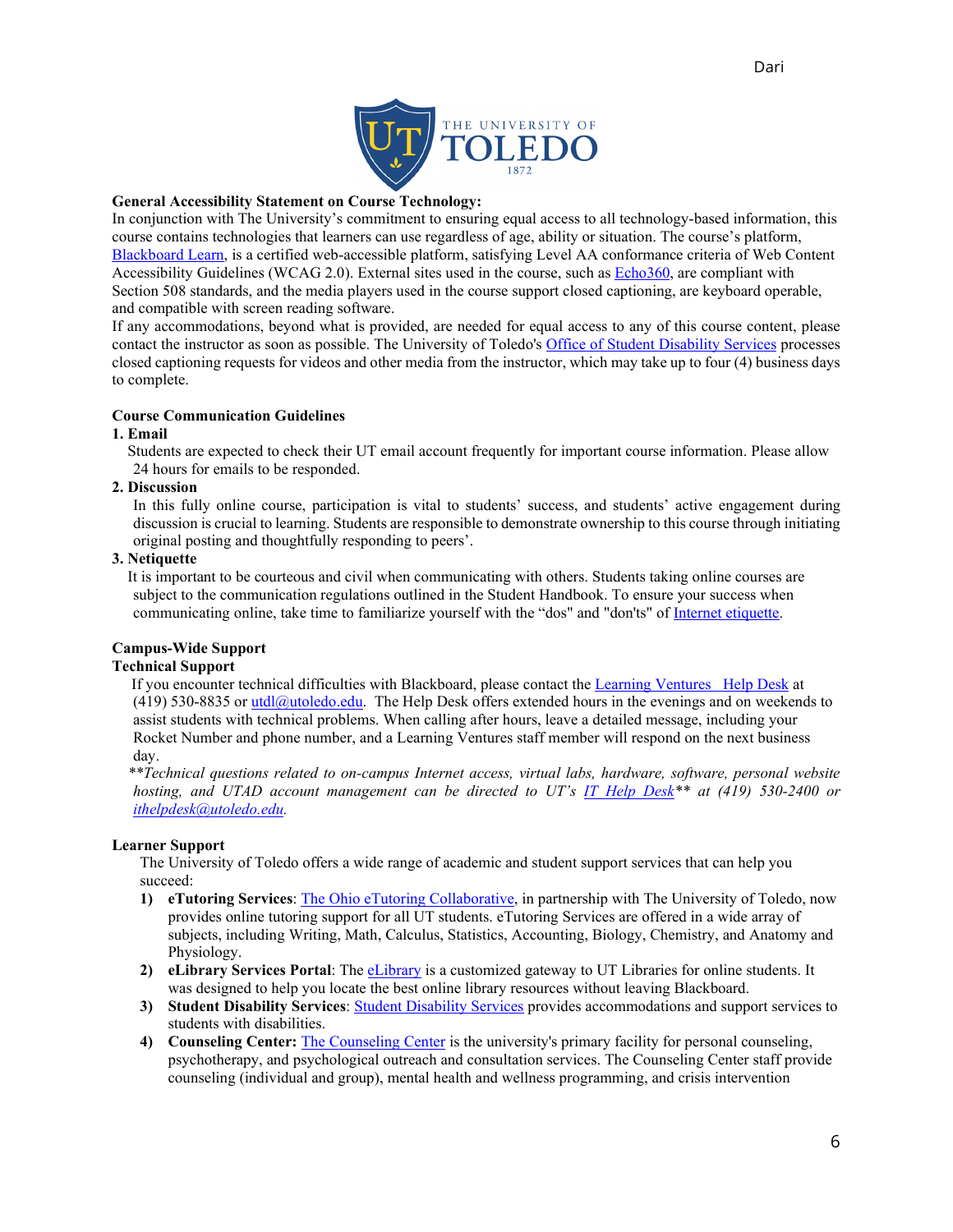

services to help students cope with the demands of college and to facilitate the development of life adjustment strategies.

**5) Services for Online Students**: Knowing what to do, when to do it, and who to contact can often be overwhelming for students on campus - even more so for distance learners. Visit the [Resources for Current](http://www.utoledo.edu/dl/students/student_serv.html)  [Students](http://www.utoledo.edu/dl/students/student_serv.html) webpage to learn more about the wide range of services for online students.

# **Other Relevant Class Policies**

# **Cheating and Plagiarism**

Any student found cheating on a test or assignment or any student who represents the work of another person as his or her own on any of the papers, projects, presentations, or assignments will be subject to penalties ranging from a grade of zero (0) on the assignment to an F in the course to expulsion from the University. All students are subject to the University Policy Statement on Academic Dishonesty in the current Catalog and the Department Policy on Plagiarism which is posted on the Department website.

### **Weather**

In the event of a major snow or ice storm or other inclement weather, the University will announce class cancellations, delay of classes, and changes to administrative office hours through the UT Alert text messaging system, e-mail, the UT home page at utoledo.edu, myUT.utoledo.edu, the UT snow line, 419.530.SNOW (7669), and on local radio and television stations. You can sign up for UT Alert at http://myUT.utoledo.edu. The University's policy is to remain open whenever possible to minimize interruption of teaching and research. It is also the University's policy that the hospital never closes.

# **Confidentiality**

Students will be expected to maintain confidentiality and to respect the right to privacy of others and their fellow students. The ability to demonstrate respect of others in class is an important barometer of how you will relate to coworkers and clients in practice. Remember this is a professional education and training program. You are expected to behave accordingly. In addition, test security will be honored since there will be demonstrations of actual instruments.

### **Drop/Withdrawal**

Students who drop or withdraw from the course must notify the instructor in writing. Failure to notify the instructor shall result in the student being considered absent without leave from the class and the student shall be considered responsible for all work missed.

### **Special Needs**

Students who require individualized arrangements for taking tests, taking notes, completing assignments, or any other aspect of the class should discuss these needs with the instructor. Every effort will be made to make reasonable accommodations to facilitate student learning and performance in the course.

### **ADA Compliance**

The University of Toledo provides educational opportunities to people with disabilities and complying with the ADA, Section 503 and Section 504 of the Rehabilitation Act of 1973 ("the Rehabilitation Act") and other applicable federal and state laws and regulations that prohibit discrimination on the basis of disability. UT Policy Number 3364-50-03

### **Email**

The University of Toledo issues each student an official UT email address. This email address usually takes the form of firstname.lastname@rockets.utoledo.edu. All email communications about this class will be sent to and all communications from students should be sent from your official UT email address. Students will be expected to check this address regularly for official communications about this class. Email communications about this class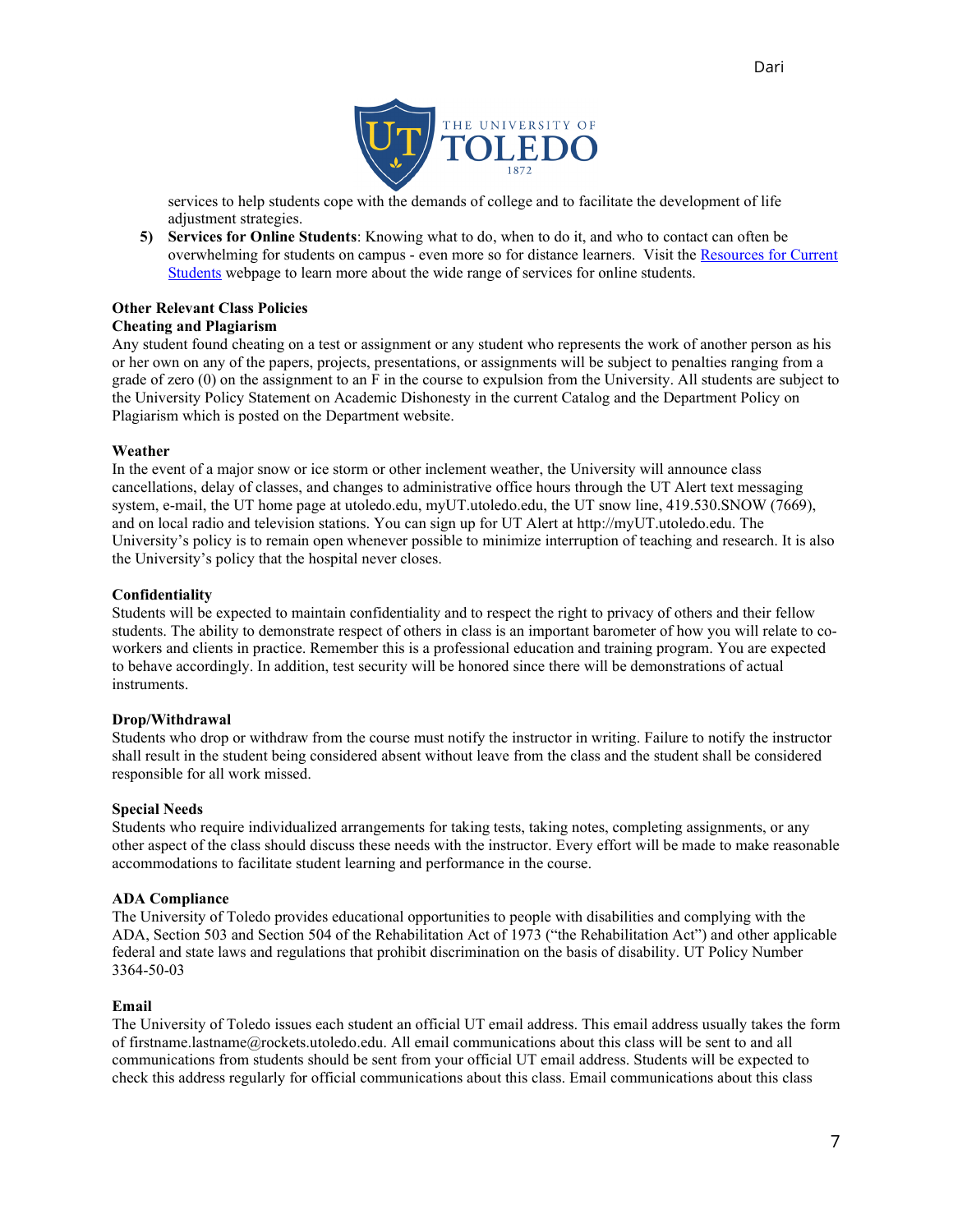

will not be sent to personal email accounts and communications from personal email accounts may be blocked by UT spam filters.

### **Student Evaluations**

At the conclusion of the academic term, students will have an opportunity to evaluate the instructor and the course. This is done anonymously and used as a means to improve instruction, course content, and the overall curriculum. Your comments, suggestions, and feedback are taken seriously and contribute significantly to course and program improvement. You are strongly encouraged to complete a course evaluation.

### **Course Changes**

The course schedule, requirements, procedures, contents, etc., are subject to change by the instructor once the course is underway. Students will be apprised of any changes during regular class meetings.

# **Diversity and Inclusion**

In concert with the University of Toledo's values and expectations, the faculty within the Judith Herb College of Education, Health Science and Human Service upholds the tenets pledged by the University to respect and value personal uniqueness and differences. Specifically, we will actively participate in the initiatives of the University to attract and retain diverse faculty, staff, and students; to challenge stereotypes; and to promote sensitivity toward diversity and foster an environment of inclusion in all curricular and extra-curricular activities. Hence, all students enrolled in this course will be expected to:

Be considerate of the thoughts and ideas of others

Promote a collaborative and supportive educational environment in a community of ideological, physical or ethnic differences

Treat every individual with kindness, dignity, and respect regardless of:

- $\triangleright$  Gender,
- > Race/ethnicity,
- > Religion,
- Sexual orientation,
- $\triangleright$  Impairment(s)/Disability(ies),
- $\triangleright$  Social economic status,
- $\triangleright$  Political views, and
- $\triangleright$  Other element(s) of uniqueness

**Contact Information Office of Accessibility; Rocket Hall Room 1820 Phone: 419.530.4981 TTY/VP: 419.530.2612 Fax: 419.530.6137 Email: OfficeOfAccessibility@utoledo.edu**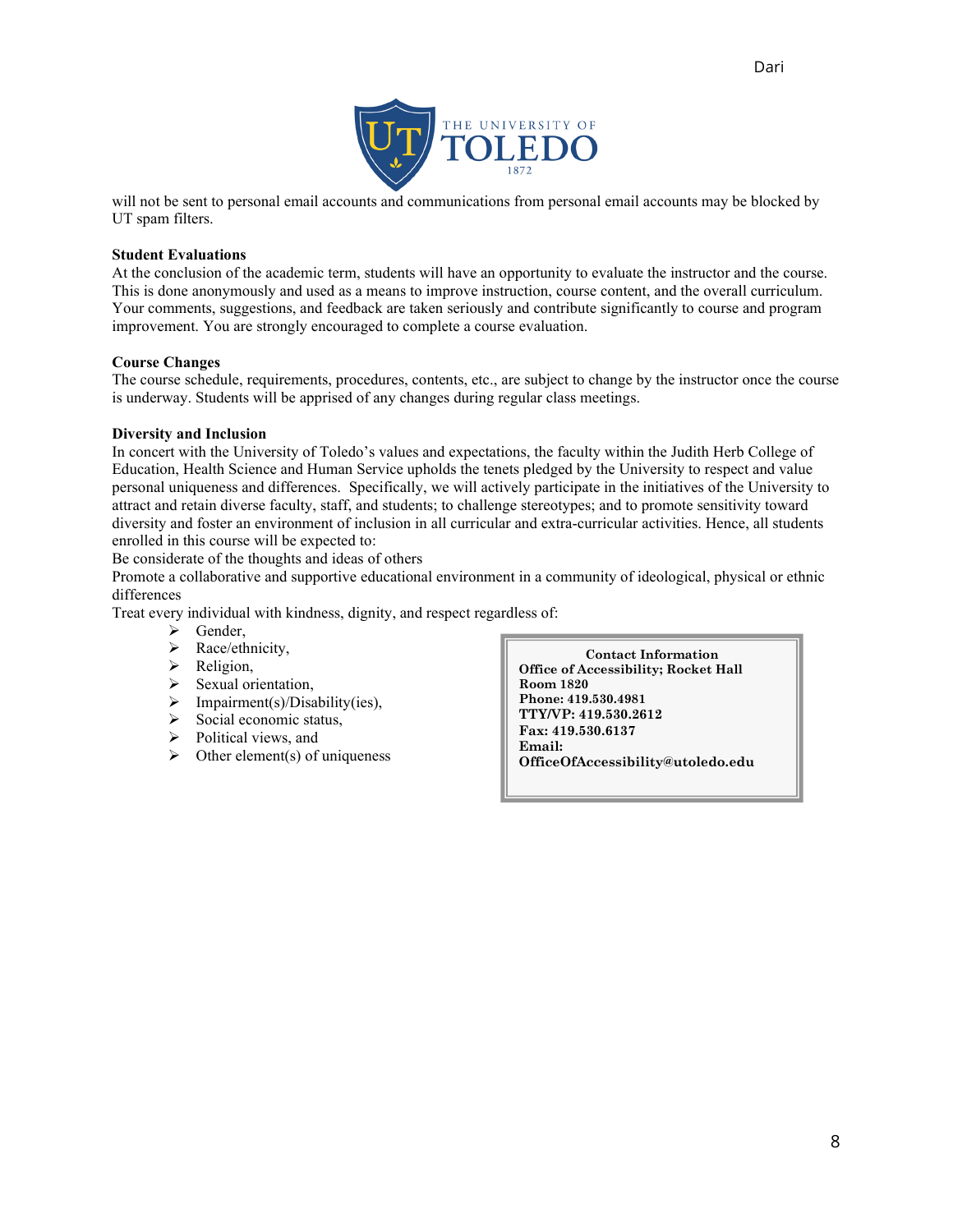

# **Course Schedule, Topics, Readings, & Assignments**

| Date   | <b>Topic</b>                                                                                                                         | <b>Readings</b> | <b>Assignment</b>                                                                    |
|--------|--------------------------------------------------------------------------------------------------------------------------------------|-----------------|--------------------------------------------------------------------------------------|
| Week 1 | Introductions<br>Overview of Course Material                                                                                         | Syllabus        | Sign up for presentations                                                            |
|        | Course requirements                                                                                                                  |                 |                                                                                      |
|        | <b>Consultation Article Assignment</b><br>Discussion                                                                                 |                 |                                                                                      |
| Week 2 | The Profession of School Counseling                                                                                                  | D & S ch. 1     |                                                                                      |
| Week 3 | Schools as Social Institutions                                                                                                       | D & S ch. 2     | <b>Blackboard Discussion</b>                                                         |
| Week 4 | Qualities of Comprehensive School<br>Counseling                                                                                      | D & S ch. 3     | <b>Consultation Article</b><br><b>Assignment Due</b><br><b>Blackboard Discussion</b> |
| Week 5 | The ASCA National Model                                                                                                              | D & S ch. 4     | <b>Blackboard Discussion</b>                                                         |
| Week 6 | The Themes of Your Comprehensive<br>School Counseling Program (CSCP):<br>Leadership, Advocacy, Collaboration, and<br>Systemic Change | D & S ch. 5     | <b>Blackboard Discussion</b>                                                         |
| Week 7 | Foundation, Management, and<br>Accountability Systems of Your CSCP                                                                   | $D & S$ ch. 6   | <b>Blackboard Discussion</b>                                                         |